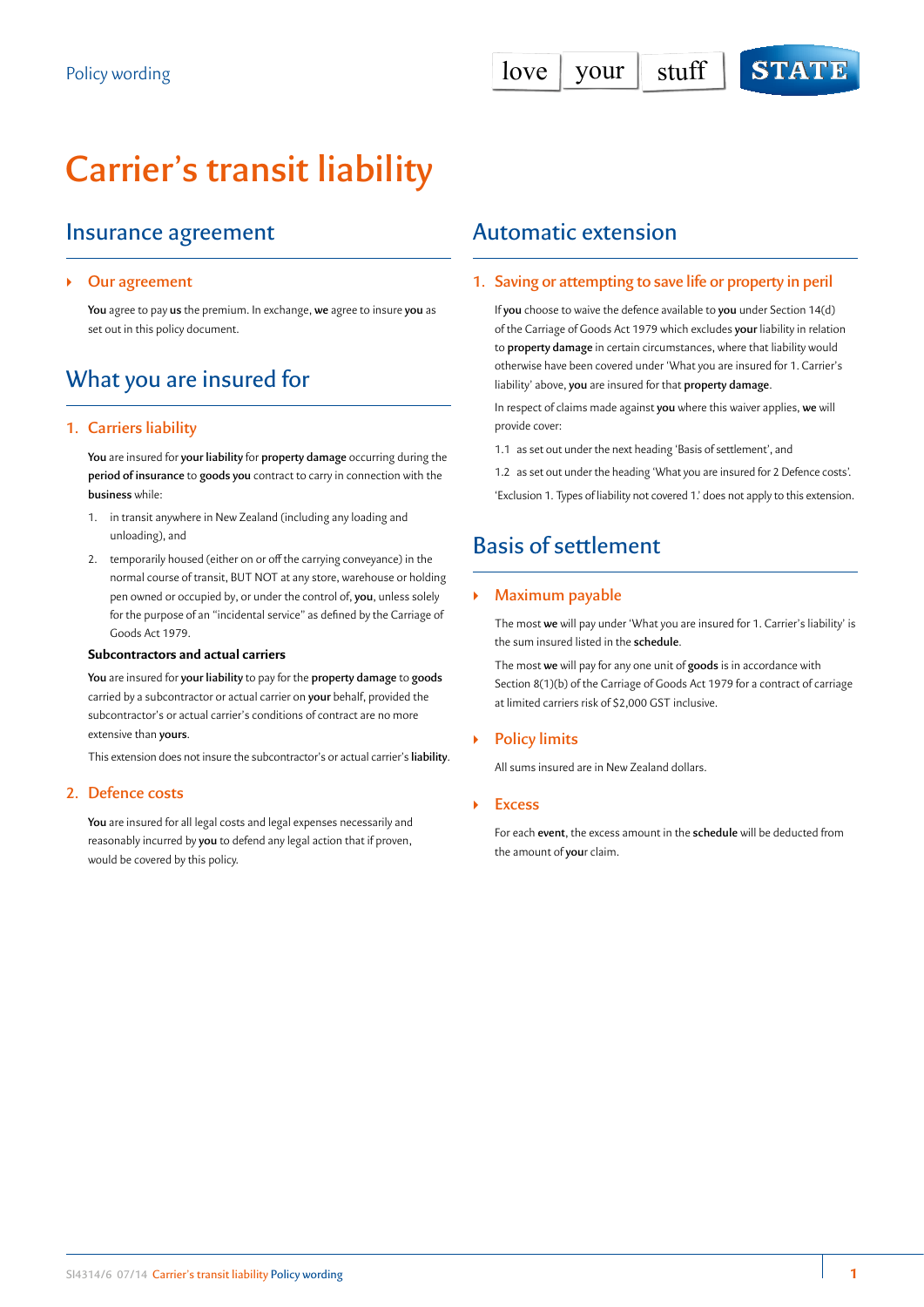### **Exclusions**

#### **1. Types of liability not covered**

**You** are not insured for any of the following:

- 1. **liability** arising out of a contract entered into by **you**, which is greater than that specified in the Carriage of Goods Act 1979,
- 2. **liability** arising from a motor vehicle being driven by **you**, or anyone with **your** permission, while the driver:
	- 2.1 has a proportion of alcohol in his or her breath or blood which exceeds the legal limit, or
	- 2.2 is under the influence of any other intoxicating substance or drug, or
	- 2.3 is not the holder of a motor driver's licence for the appropriate class and use (if such is required when driving the vehicle) which is in full force and effect. If the licence has been issued subject to any condition, it shall be deemed to be not in full force and effect if the holder is driving it in breach of that condition.

This exclusion 2.3. does not apply if the driver has had, and is not disqualified from holding or obtaining, and actually obtains such a licence without a further driving test, or if any vehicle is being used for the purpose of teaching a learner driver to drive if all the requirements of the law in that connection are being complied with,

- 3. **liability** caused by the carrying conveyance being driven in an unsafe manner or condition which **you**, or anyone driving with **you**r permission, knew, or ought to have known, about,
- 4. **liability** arising from **your** wilful misconduct, or
- 5. **liability** caused solely by the electrical or mechanical malfunction of the **goods**, or
- 6. **liability** for loss of market, or delay or consequential loss of any kind.

#### **2. Types of property not covered**

This policy does not insure **liability** for **property damage** to:

- 1. jewellery, gold and silver articles, precious stones, bullion, cash, banknotes, deeds, bonds, bills of exchange and other documents representing money.
- 2. any of the following:
	- 2.1 aircraft of any kind including helicopters,
	- 2.2 accessories in or on any aircraft or helicopter.
- 3. **goods** carried for the purpose of:
	- 3.1 household removal, or
	- 3.2 office removal.

#### **3. Nuclear, war risks and terrorism**

**You** are not insured for **liability**, prosecution or expense of any type in connection with:

- 1. war, invasion, acts of foreign enemies, hostilities (whether war be declared or not), civil war, rebellion, revolution, insurrection, military or usurped power,
- 2. confiscation, nationalisation, requisition, destruction or damage to property by any government or public or local authority,
- 3. an **act of terrorism** or a person acting with a political motive,
- 4. ionising radiations from or contamination by radioactivity from any nuclear fuel or from any nuclear waste or from the combustion of nuclear fuel. The radioactive, toxic, explosive, or other hazardous or contaminating properties of any nuclear installation, reactor or other nuclear assembly or nuclear component thereof.

# Managing your claim

#### **A. Your obligations**

#### **1. Advise us**

If **you** become aware of any situation that is likely to give rise to a claim, **you** must contact **us** immediately.

#### **2. Minimise the loss**

**You** must take all reasonable steps to minimise the claim and avoid any further **property damage** or **liability** arising.

#### **3. Provide full information**

When **you** make a claim **you** consent to **your** personal information in connection with the claim being:

- 3.1 disclosed to **us**, and
- 3.2 transferred to the Insurance Claims Register Limited.

**You** must:

- (a) give **us** free access to examine and assess the claim, and
- (b) send any relevant correspondence or documents to **us**, and
- (c) complete a claim form or statutory declaration to confirm the claim if **we** request it, and
- (d) provide any other information, proof of ownership or assistance that **we** may require at any time.

#### **4. Be truthful**

If **your** claim is dishonest or fraudulent in any way, **we** may:

- 4.1 decline **your** claim either in whole or in part, or
- 4.2 declare this policy or all policies **you** have with **us** to be unenforceable from the date of the dishonest or fraudulent act.

This is at **our** sole discretion.

#### **5. Do not admit liability**

**You** must not:

- 5.1 admit **you** are **liable**, or
- 5.2 do or say anything that may prejudice **our** ability to defend the claim against **you** or take recovery action in **your** name.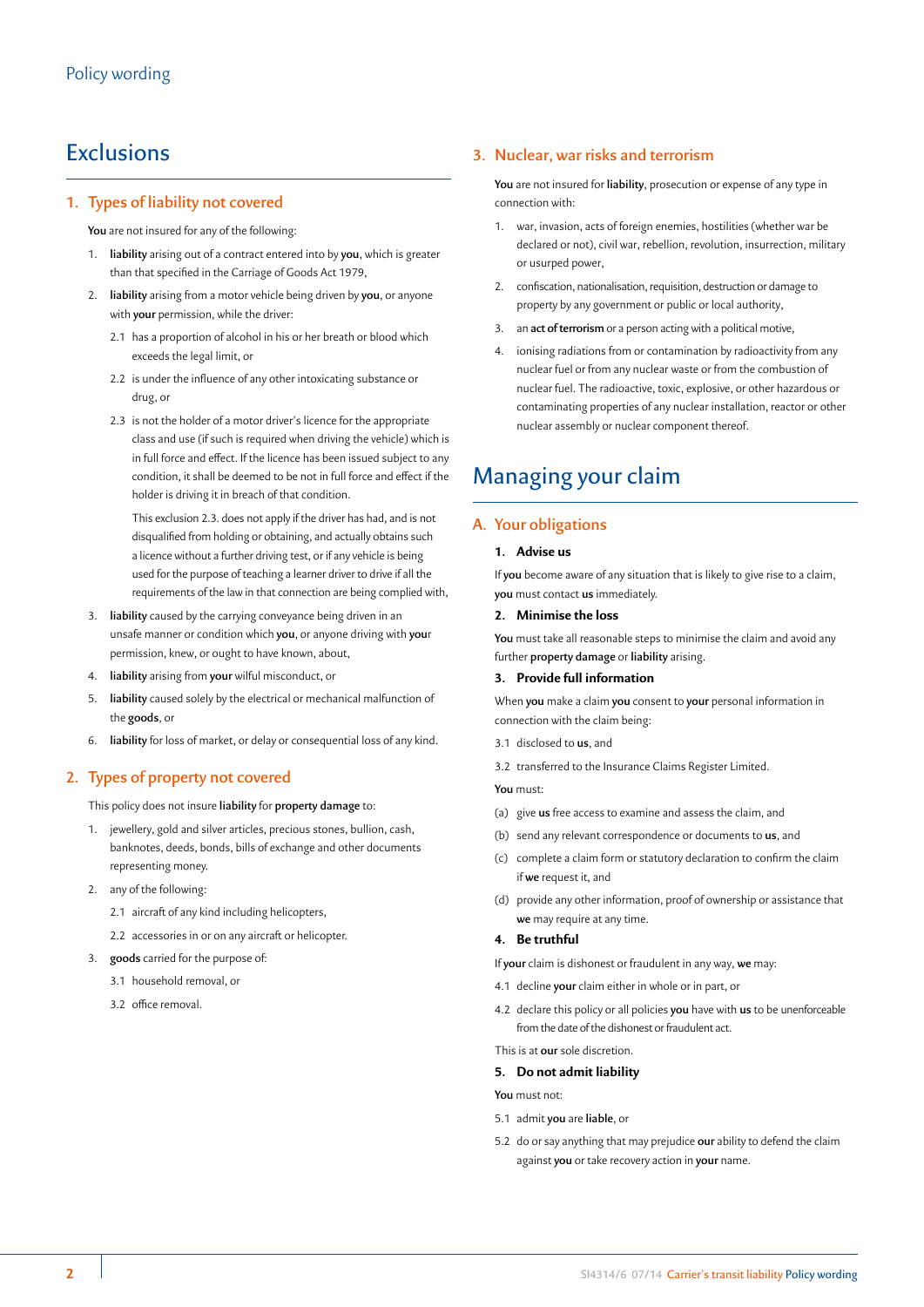#### **B. Managing your claim**

#### **1. Subrogation**

Once **we** have accepted any part of **your** claim under this policy, **we** may assume **your** legal right of recovery.

**You** must, at **our** expense, fully co-operate in the enforcement of this right by **us**.

#### **2. Defence of liability claims**

After **you** have made a claim, **we** have the sole right to act in **your** name and on **your** behalf to defend, negotiate or settle the claim as **we** see fit (this will be done at **our** expense).

**We** may appoint **our** own lawyers to represent **you**. They will report directly to **us** and **you** agree to waive in **our** favour the legal professional privilege to **your** communications with them.

#### **3. Discharge of liability claims**

**We** may elect at any time to pay **you**:

3.1 the maximum amount payable under the policy, or

3.2 any lesser sum that the claim against **you** can be settled for.

Once **we** have paid this (plus any defence costs already incurred) **our** responsibility to **you** under the policy is met in full.

### General conditions

#### **A. How we administer this policy**

#### **1. Cancellation and modification**

1.1 By you

**You** must ask **us** to cancel or modify this policy at any time. **We** must agree in writing to any modification before it will take effect.

1.2 By us

**We** may cancel or modify this policy by advising **you** (or **your** Agent) by letter, fax, or email. Cancellation or modification will take effect at 4:00pm, on the 30th day after the date of **our** advice.

**We** will refund the proportion of unused premium paid, calculated from the date of cancellation.

#### **2. Other insurance**

**You** must notify **us** as soon as **you** know of any other insurance policy that covers **you** for any of the risks covered under this policy.

If **you** or anyone else who is covered under this policy can claim under any other insurance, **we** will only pay over and above the limit payable by the other insurances.

#### **3. GST**

All amounts in this policy include GST.

#### **4. Instalment premiums**

If **you** choose to pay the premium by instalments less than annually, then:

4.1 **you** must use the Deduction Authority **we** require, and

4.2 this policy is for the initial **period of insurance** starting on the 'From' date and ending on the 'To' date stated in the **schedule**.

The policy will be renewed for further periods of insurance (e.g. monthly – as indicated in the **schedule**) by payment of each instalment premium due under the Deduction Authority.

#### **5. Premium adjustments and declarations**

**You** carry **goods** at 'limited carrier's risk', the deposit premium for this policy has been calculated as a percentage of the estimated gross income derived from such contracts of carriage.

If, at the end of the **period of insurance** the actual gross income exceeds the estimated income on which the deposit premium was calculated, then the annual premium shall be adjusted and the difference paid by **you**, and **we** shall retain, in any case the deposit premium paid.

**You** shall keep accurate records containing all relevant particulars and shall allow **us** to inspect them. **You** shall within one calendar month after each anniversary of the commencement of this policy, or after its earlier termination, provide **us** with such particulars and information as **we** may require.

#### **B. Laws and Acts that govern this policy**

#### **1. Acts of Parliament**

Where this policy refers to any Act of Parliament, it also includes any sub-ordinate legislation made under it, and any other subsequent Acts or regulations.

#### **2. Governing law and jurisdiction**

The law of New Zealand applies to this policy and the New Zealand Courts have exclusive jurisdiction.

#### **3. Insurance law reform acts**

The exclusions and conditions in this policy are subject to **your** rights under the Insurance Law Reform Acts 1977 and 1985.

#### **C. Your obligations**

#### **1. Comply with the Policy**

**You** (and any other person or entity **we** cover) must comply with the conditions of this policy at all times. If **you** fail to comply, **we** may not pay **your** claim.

#### **2. Provide accurate information**

**You** must make sure all statements and representations that are made to **us**, at any time, either by **you** or anyone else, are truthful and complete.

#### **3. Reasonable care**

**You** must take reasonable care at all times to avoid circumstances that could result in a claim. **Your** claim will not be covered if **you** are reckless or grossly irresponsible.

#### **4. Change in circumstances**

**You** must tell **us** immediately if there is a material:

- 4.1 increase in the risk insured, or
- 4.2 alteration of the risk insured.

Once **you** have told **us** of the change, **we** may then cancel or alter the premium and/or terms of this policy.

- If **you** fail to notify **us** about a change in the risk insured, **we** may:
- (a) declare this policy unenforceable, or
- (b) decline any subsequent claim either in whole or in part.

These actions will be taken from the date **you** knew, or ought to have known, of the increase or alteration in the risk insured.

*Information is 'material' where we would have made different decisions about either:*

- *(i) accepting your insurance, or*
- *(ii) setting the terms of your insurance,*

*if we had known that information. If in any doubt, notify us anyway.*